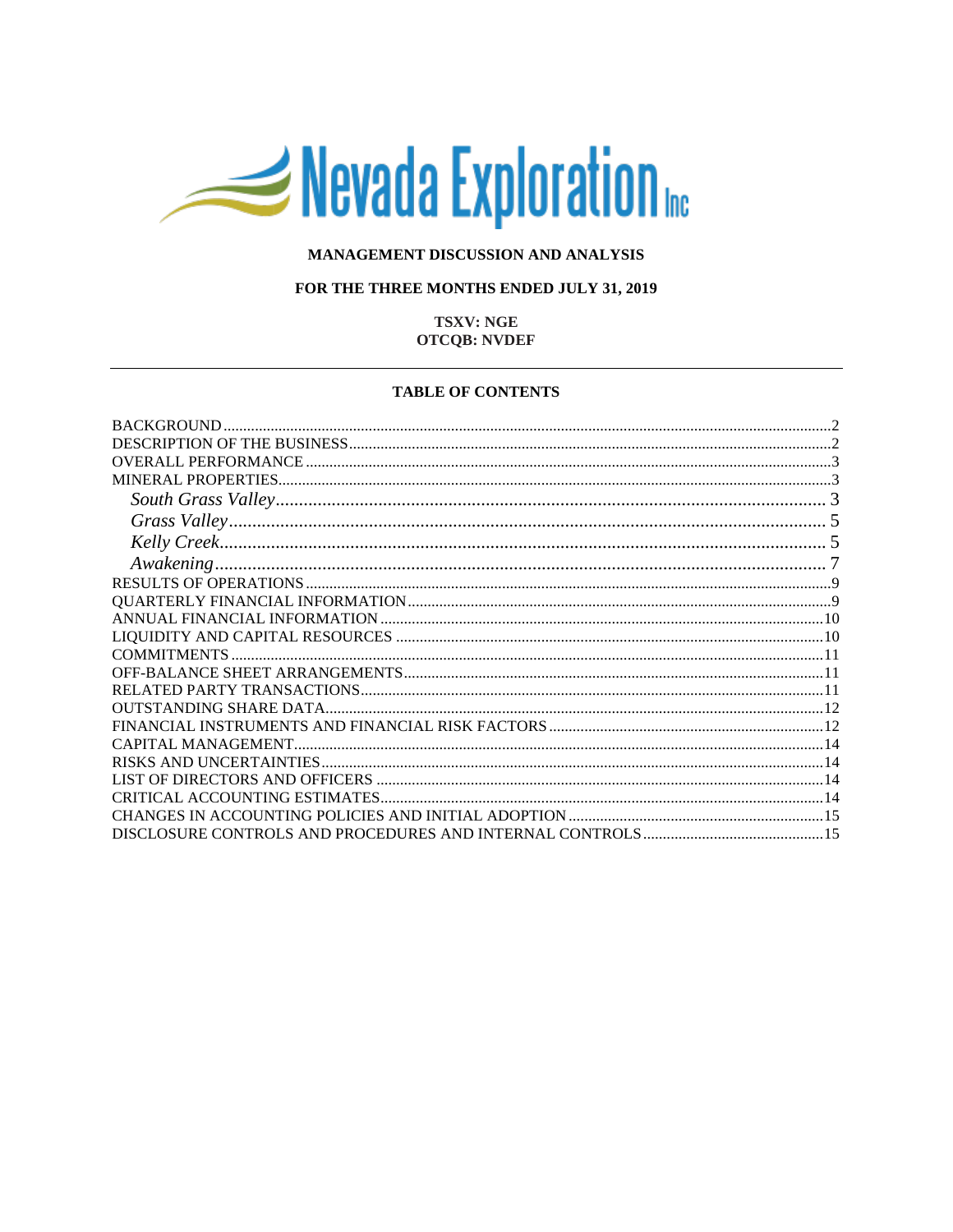## **BACKGROUND**

<span id="page-1-0"></span>The following Management Discussion and Analysis ("MD&A") prepared as of September 27, 2019 should be read in conjunction with the condensed consolidated interim financial statements for the period ended July 31, 2019, and the related notes thereto. Those condensed consolidated interim financial statements have been prepared in accordance with International Financial Reporting Standards ("IFRS"). All dollar amounts included therein and in the following MD&A are expressed in Canadian dollars except where noted.

The reader should also refer to the annual audited financial statements and the MD&A for the year ended April 30, 2019. Statements in this report that are not historical facts are forward-looking statements involving known and unknown risks and uncertainties, which could cause actual results to vary considerably from these statements. Readers are cautioned not to put undue reliance on forward-looking statements.

Additional information related to Nevada Exploration Inc. (the "Company" or "NGE") is available for view on SEDAR at [www.sedar.com.](http://www.sedar.com/)

# **CONTINUANCE OF OPERATIONS AND GOING CONCERN**

The condensed consolidated interim financial statements for the period ended July 31, 2019, filed o[n www.sedar.com,](http://www.sedar.com/) have been prepared on a going-concern basis which presumes the realization of assets and discharge of liabilities in the normal course of business. The financial statements do not include adjustments to amounts and classifications of assets and liabilities that might be necessary should the Company be unable to continue operations. The business of mining and exploring for minerals involves a high degree of risk and there can be no assurance that current exploration programs will result in profitable mining operations. The Company's continued existence is dependent upon the preservation of its interests in the underlying properties, the discovery of economically and recoverable reserves, the achievement of profitable operations, or the ability of the Company to raise additional financing, or alternatively upon the Company's ability to dispose of its interests on an advantageous basis. The Company has not produced revenues from its exploration activities and does not have a regular source of cash flow. The Company will periodically have to raise funds to continue operations and, although it has been successful thus far in doing so there is no assurance it will be able to do so in the future. The Company estimates that it will need additional capital to operate for the upcoming year.

Although the Company has taken steps to verify title to the properties on which it is conducting exploration and in which it has an interest, in accordance with industry standards for the current stage of exploration of such properties, these procedures do not guarantee the Company's title. Property title may be subject to unregistered prior agreements, unregistered claims and noncompliance with regulatory and environmental requirements.

## **DESCRIPTION OF THE BUSINESS**

<span id="page-1-1"></span>Nevada Exploration Inc. is a publicly traded junior mineral exploration company whose shares are traded on the TSX Venture Exchange ("TSX-V") and on the OTCQB marketplace ("OTCQB"). The Company is engaged in gold exploration focused in Nevada, USA. The Company and its wholly owned subsidiary Pediment Gold LLC are referred to herein collectively as "the Company", "NGE", "our", or "we".

Nevada's total gold production to date exceeds 225 million ounces, and its current annual production is approximately 5 million ounces, about the same as that of Canada. Less than half of Nevada's bedrock is exposed in its mountain ranges, and the 225 million ounces of production to date clusters near these exposed bedrock areas. The bedrock and geology beneath the cover in Nevada's valley basins is no different than that exposed in its ranges, and so is deemed to be as prospective. However, these covered areas have seen limited systematic exploration to date because conventional regional-scale geochemical sampling programs are ill-suited to looking under cover. Furthermore, the high cost of conventional drilling has precluded the wide-spread use of drilling as a follow-up prospecting tool to evaluate meaningful numbers of targets from regional-scale exploration. The result is that half of Nevada, the world's highest gold producing jurisdiction by area, remains underexplored.

NGE's team has spent the last decade to integrate the use of hydrogeochemistry (groundwater chemistry) with conventional exploration tools to develop a Nevada-specific regional-scale geochemical exploration program to evaluate Nevada's basins. With innovative technology, NGE has completed the world's largest groundwater sampling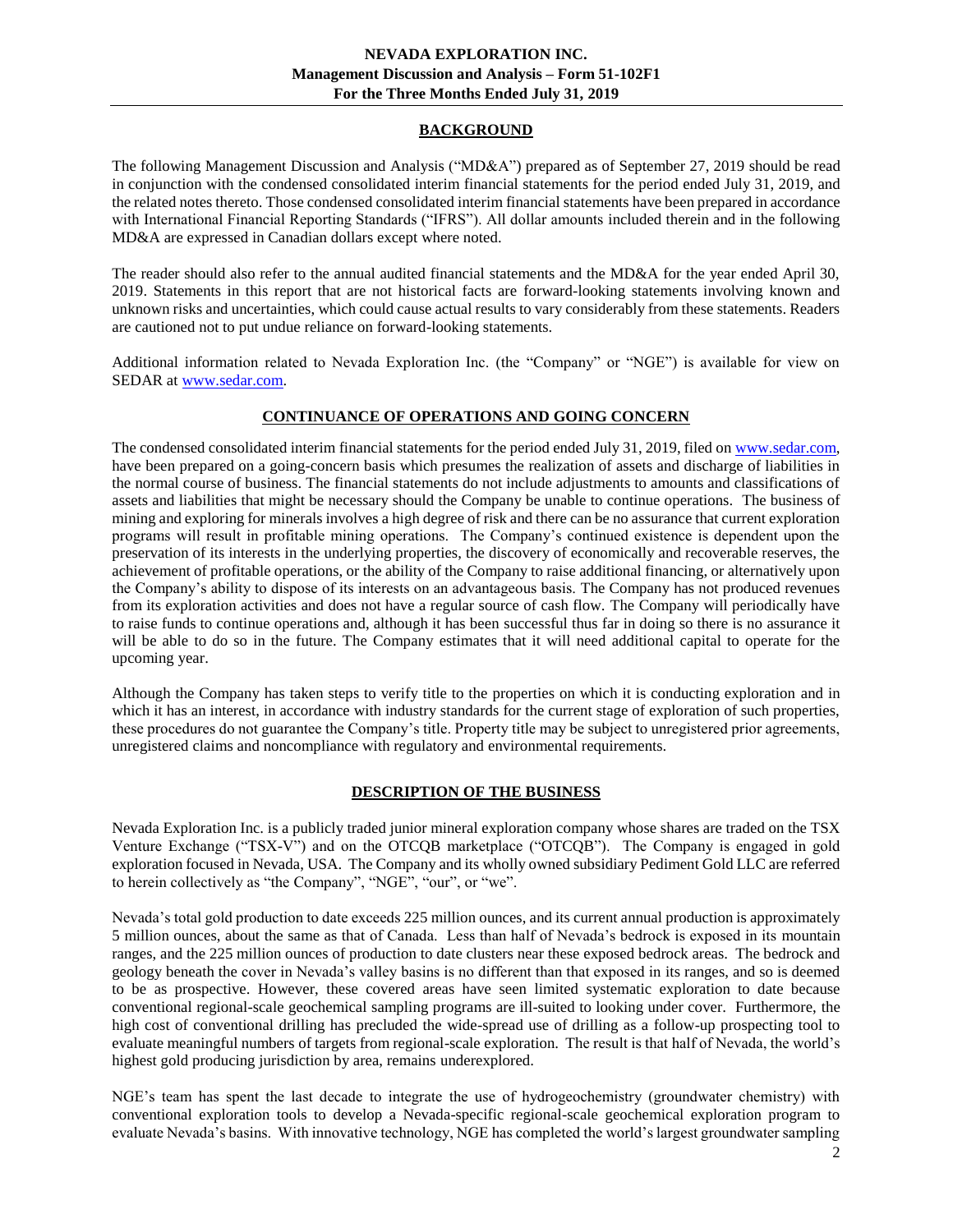program for gold exploration, collecting approximately 6,000 samples, to evaluate Nevada's covered basins for new gold exploration targets. To advance follow-up targets, NGE has developed a truck-mounted small-diameter RC drill rig, tailored specifically to collecting low-cost groundwater samples (analogous to RAB drilling in other parts of the world), which the Company calls its Scorpion drill rig.

By integrating hydrogeochemistry and early-stage low-cost drilling with proven exploration methods, NGE is generating and advancing a portfolio of gold exploration projects. NGE and its exploration partners have now drilled more than 20,000 metres on targets defined by its integrated exploration program, and at several projects have discovered new large hydrothermal systems, with spatial extents covering several square kilometres, defined by system-appropriate alteration in bedrock over significant drill intervals (>30 metres) containing widespread low-level gold (10-100 ppb) and associated trace-element geochemistry consistent with the geologic and geochemical footprints of Nevada's large gold deposits. These are the types of footprints that have yielded multi-million-ounce gold deposits in Nevada, and with these results NGE has demonstrated the validity of its integrated exploration program to discover and advance new high-quality gold targets in otherwise blind settings.

By overcoming the challenges and radically reducing the costs of exploring in Nevada's covered basins, NGE is taking meaningful steps to open up this important new space for district-scale exploration. NGE's business model is to create shareholder value by leveraging its properties and technology through generative exploration, joint ventures, and other exploration partnerships with the specific goal of discovering large new Carlin-type gold deposits (CTGDs).

# **OVERALL PERFORMANCE**

<span id="page-2-0"></span>During the period ended July 31, 2019, the Company focused its efforts on advancing its South Grass Valley Project, with an initial phase of wide-spaced core holes. The Company also continued to maintain its holdings at its Kelly Creek, Awakening, and Grass Valley Projects.

# **MINERAL PROPERTIES**

| <b>Project</b>      | <b>NGE Claims</b> |              | OTHER*       | <b>Total</b> |
|---------------------|-------------------|--------------|--------------|--------------|
|                     | <b>Claims</b>     | Area $(km2)$ | Area $(km2)$ | Area $(km2)$ |
| South Grass Valley  | 699               | 57.5         |              | 57.5         |
| <b>Grass Valley</b> | 425               | 35.5         |              | 35.5         |
| Kelly Creek         | 333               | 23.9         | 29.3         | 53.2         |
| Awakening           | 6                 | 0.5          |              | 0.5          |
| <b>TOTAL</b>        | 1.463             | 117.4        | 29.3         | 146.70       |

<span id="page-2-1"></span>NGE directly holds unpatented mining claims and other mineral interests in the following properties through its wholly owned US subsidiary Pediment Gold LLC:

\*Leased private lands and interest in claims on BLM land held by third parties.

## <span id="page-2-2"></span>*South Grass Valley*

The South Grass Valley Project is located in Lander County, north-central Nevada, approximately 50 kilometres south southwest of Nevada Gold Mines's Cortez complex. The Company has a 100% interest in 699 claims (57.5 km<sup>2</sup>) at South Grass Valley.

The South Grass Valley Project is situated along the Cortez (Battle Mountain - Eureka) Trend, within the specific region of north-central Nevada known for CTGDs defined to the West by the western extent of reactive lower plate carbonate host rocks and to the east by the eastern limit of unreactive upper plate cap rocks. Within this region, major gold mineralization is associated with areas where rising gold-bearing hydrothermal fluids ponded beneath unreactive upper plate cap rocks to react with the favourable lower plate carbonate host rocks below.

Two bedrock outcrops spaced 5 km apart at the South Grass Valley Project exhibit CTGD-style alteration and geochemistry within a 700-metre-thick sequence of lower plate carbonate host rocks immediately below the Roberts Mountains Thrust. Based on gravity and air magnetic geophysics, these favourable host rocks project under relatively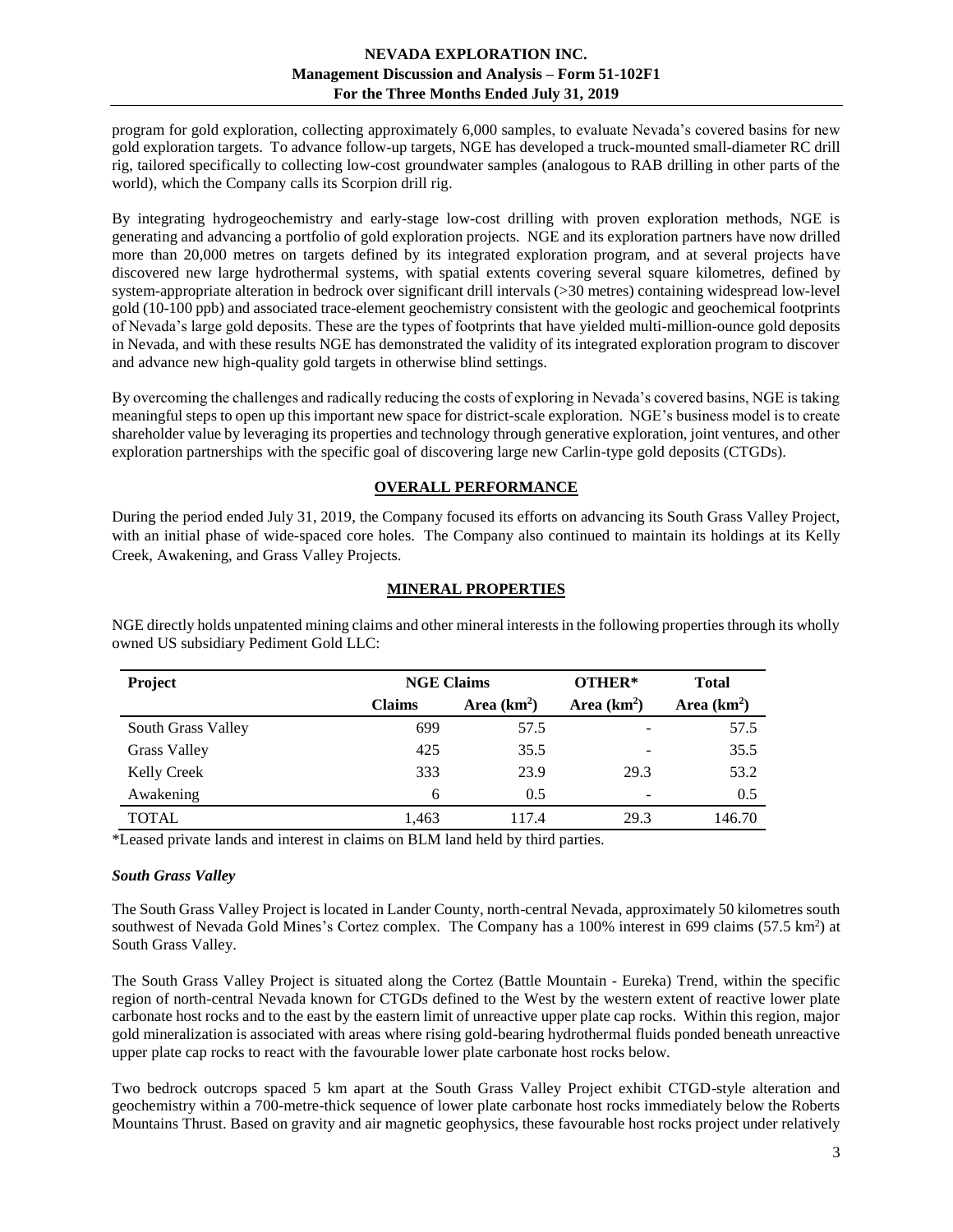shallow cover across a large portion of the Project. This large area of favourable geology is intersected by a N-S highangle fault corridor that projects under the cover from the exposed range front based on mapping and gravity geophysics, providing a potential major conduit to expose the known favourable host rocks to mineralized hydrothermal fluids.

Using its industry-leading hydrogeochemistry exploration technology, from 2012 to 2013 the Company collected groundwater samples across South Grass Valley, and delineated a target defined by elevated concentrations of gold and CTGD trace element geochemistry. This was an important step for the Project, because whereas many other groups have recognized the potential to discover new gold deposits in the favourable lower plate carbonate host rocks within South Grass Valley, for the first time, NGE positively delineated a discrete target within the Valley defined by elevated concentrations of gold and supporting geochemistry characteristic of CTGDs.

From November 2017 to January 2018, NGE completed 69 infill groundwater sampling boreholes at South Grass Valley to follow up on a gold-in-groundwater anomaly identified during a regional-scale, generative exploration program. The objectives of NGE's infill program were to establish the extent, size, and magnitude of the gold-ingroundwater footprint at South Grass Valley and its relationship to the larger prospective geologic setting, and to build support for a deeper drilling program. In total, NGE has now completed 135 boreholes across the Project area, collecting samples from most boreholes at multiple depths, for a total of 234 groundwater samples.

The results of NGE's infill borehole program have defined a focused 1,000 x 4,000 metre N-S oriented zone of enriched gold, arsenic, antimony, mercury, thallium, and sulfate in groundwater, representing a hydrogeochemistry footprint consistent in size and magnitude (with gold up to 800 ppt) as those seen around Lone Tree and Twin Creeks, large known gold deposits on the Cortez Trend, as well as at NGE's Kelly Creek Project. Importantly, this zone of enrichment is coincident with the projected intersection of a major N-S high-angle fault corridor and favourable lower plate carbonate host rocks known to exist at the Project.

In March 2018, to build confidence on the extent of the projections of the thick sections of lower plate containing CTGD-style alteration and geochemistry and under cover from where they are exposed in outcrop, Nevada Exploration commissioned a 991 line-km fixed-wing airborne magnetic survey across the Project, covering 124 sq. km.

At the regional scale, the results of the survey showed a pronounced NW-SE fabric, consistent with the strike of the fold axes known to control mineralization elsewhere along the Cortez Trend, including at Barrick's Goldrush deposit. At the project scale, the magnetic response across the exposed bedrock areas showed a strong correlation with mapped units, specifically with the higher-magnetic intrusive and volcanic units, and the lower-magnetic carbonate units, which provided confidence in the interpretation of the survey across the covered bedrock areas.

Based on the projections of the exposed geology and the survey results, the combined interpretation has resolved the covered portion of the Project into separate geologic domains. Most significantly, the survey defined a 15 sq. km magnetic low extending under cover from one of the exposed bedrock outcrops containing a thick sequence of lowerplate carbonate host rocks, which Nevada Exploration believes corroborate the projection of these favourable host rocks beneath the Project.

The results of the air magnetic survey provide strong support for the CTGD target at the Project, defined by a focused zone of enriched gold in groundwater coincident with the projected intersection of favourable lower-plate carbonate host rocks and a major high-angle fault corridor. Based on the size of target, the Company believes it is both large enough to support a district-scale mineral system, as well as suitably constrained for a focused deeper drilling program to evaluate the potential for economic mineralization.

In October 2018, Nevada Exploration began a Phase 1 drilling program at South Grass Valley to test the now focused areas for places where gold-bearing hydrothermal fluids were able to exploit favourable structural and permeability conditions to impregnate favourable iron-rich carbonate host rocks (all of which are now known to exist) at the scale required to source a large CTGD. In May 2019, the Company presented the final results from its Phase 1 drilling program, announcing that it has discovered a large mineralized Carlin-type hydrothermal system, successfully achieving the objective of the Phase 1 drilling program.

The Company has begun a follow-up exploration program in May 2019. NGE plans for its summer 2019 field program were to use a combination of drilling and geochemistry sampling programs to add geologic, geochemistry, and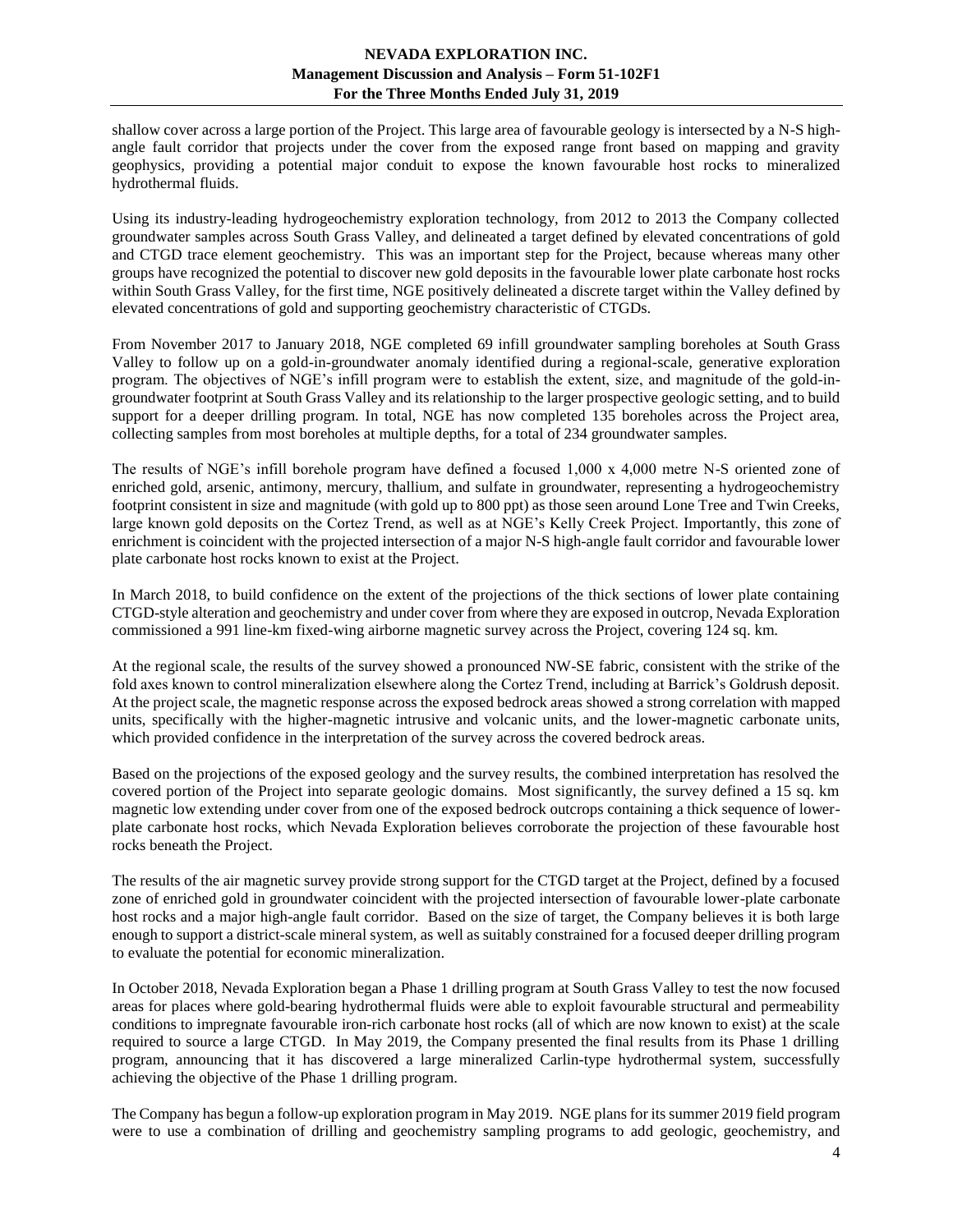stratigraphic information, both within and beyond the limits of its recently-completed Phase 1 drilling program, with the objectives of: (1) establishing the extent and size of the mineralized Carlin-type hydrothermal system at the Project; and (2) prioritizing targets for infill drilling. Based on the results of its summer 2019 field program, in September 2019, the Company announced that it had updated and enlarged its geologic model for the mineral system at South Grass Valley (the "Project"), and that the Company believes the mineral system at the Project has the architecture and scale to support multiple Carlin-type gold deposits (CTGDs), with the potential to host an entire new district. Additionally, NGE announced that its summer program resulted in a significant increase in geochemistry sample coverage across the Project, which has provided important data to prioritize specific targets for the Company's next stages of exploration. The Company believes South Grass Valley is evolving as one of the most exciting new districtscale, Carlin-type projects in Nevada, and staked an additional 1,200 hectares (3,000 acres) at the Project during the summer of 2019.

## <span id="page-4-0"></span>*Grass Valley*

The Grass Valley project is located in Lander County, Nevada. At the northwestern end of Grass Valley, a 924 km<sup>2</sup> valley basin continues south from Nevada Gold Mines's Cortez Complex, one of the world's largest and lowest cost gold mines. The north end of the Grass Valley Project is located 13 km south southwest of the Cortez Complex. The Company has a 100% interest in 425 claims  $(35.5 \text{ km}^2)$  at Grass Valley.

Since 2011, NGE has been exploring for new CTGDs in Grass Valley using its hydrogeochemistry exploration technology. With this integrated approach, NGE has identified a 16 km (10 mi) by 5 km (3 mi) target at Grass Valley defined by elevated concentrations of gold and gold-related trace element geochemistry in groundwater.

In addition to completing a detailed hydrogeochemistry program, NGE and a former partner's work to date has also included: vegetation and soil geochemistry (including soil gas mercury); the acquisition and reprocessing of two historic seismic geophysical lines; geologic mapping; a gravity geophysical survey; one stratigraphic orientation drill hole; and geochemical analysis of approximately 2,400 metres of drill cuttings obtained from seven historic (2005 to 2008) geothermal exploration drill holes.

Based on the work to date at the Project, the Company has confirmed the presence of a large, gold-bearing hydrothermal system at the Grass Valley Project, consistent with the geologic setting of a CTGD. NGE's exploration team is continuing to update its geologic model with ongoing field mapping activities and 3D compilation and interpretation of its comprehensive exploration datasets. With this work, NGE believes it has established evidence that the complex structural controls associated with the Cortez mine to the north are also present along the western edge of Grass Valley, coincident with the elevated gold in groundwater. NGE expects the next stage of work at the project to be 1) extending a soil mercury survey, and 2) a shallow drilling program using its Scorpion drill rig to further characterize the geochemistry of the groundwater, alluvium, and bedrock along these inferred structural controls with the objective of refining the target for a focused deeper drilling program.

## <span id="page-4-1"></span>*Kelly Creek*

The Kelly Creek Project is located in Humboldt County, Nevada. The Company has combined its former Hot Pot Project into its Kelly Creek Project, which together are now referred to as the Kelly Creek Project, comprising: 333 unpatented mining claims held directly by the company, covering approximately  $23.9 \text{ km}^2$ ;  $209 \text{ unpatented mining}$ claims leased by the Company from Genesis Gold Corporation through a Mining Lease and Option to Purchase Agreement (the "Genesis Agreement"), covering approximately 15.1 km<sup>2</sup>; and approximately 14.2 km<sup>2</sup> of private land leased by the Company under a Mining Lease Agreement (the "Hot Pot Lease").

The Kelly Creek Basin is situated along the Battle Mountain – Eureka Gold Trend, and is bounded by multi-millionounce gold deposits to the north (Twin Creeks, Getchell, Turquoise Ridge, and Pinson) and south (Lone Tree, Marigold, Trenton Canyon, Converse, Buffalo Valley, Copper Basin, and Phoenix) - together representing more than 70 million ounces of gold along the periphery of the Basin. Despite its proximity to significant mineralization, the interior of the Kelly Creek Basin has seen limited systematic exploration activity to date because its bedrock is largely covered by syn- to post-mineral volcanic units and post-mineral alluvium.

Recognizing the potential to find significant gold mineralization within the Kelly Creek Basin, dozens of major and junior explorers have spent tens of millions of dollars to follow the prospective geology seen in and proximal to the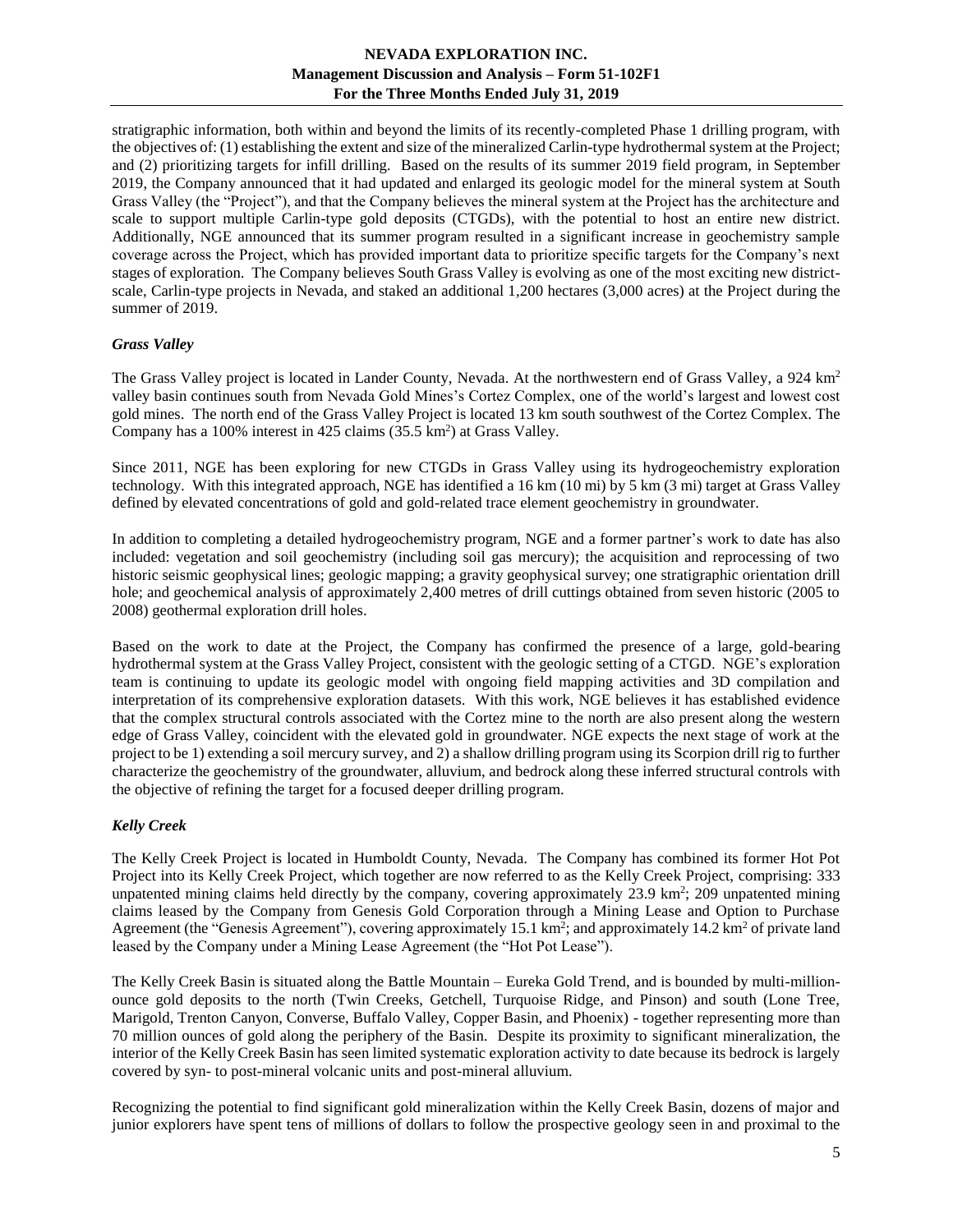exposed bedrock in the surrounding mountain ranges beneath the sands and gravels covering the Basin. Within the areas controlled by NGE, this activity has included: Santa Fe Pacific completing wide-spaced bedrock mapping drilling in the 1990s; BHP completing an extensive soil auger geochemistry program through the late 1990s; and Placer Dome completing a reconnaissance-scale reverse circulation program in the early 2000s. Other companies that either now hold or have held claims in the immediate area include Newmont, Barrick, AngloGold, Hemlo, Homestake, and Kennecott. The efforts of each company have added valuable information about the geology of the Basin; however, without a cost-effective tool to conduct basin-scale exploration beneath the valley cover, the exploration programs to date in the Kelly Creek Basin have predominantly consisted of unsystematic and uncoordinated efforts focused on relatively small areas.

NGE has integrated the use of its proprietary hydrogeochemistry technology with conventional exploration methods to evaluate the larger Kelly Creek Basin, and has identified a highly prospective area in the middle of the Basin along a portion of a structurally-controlled, shallow, covered bedrock high coincident with highly anomalous gold and associated trace-element chemistry in groundwater.

Since establishing its initial holdings in the Kelly Creek Basin, NGE and its exploration partners have completed major work programs, building a comprehensive exploration dataset to understand the geology beneath the Basin. This exploration dataset now includes:

- 1,000 km<sup>2</sup> of regional magnetic geophysical data;
- $\bullet$  670 km<sup>2</sup> of detailed air magnetic geophysical data;
- $1,000 \text{ km}^2$  of regional gravity geophysical data;
- 100 km<sup>2</sup> of detailed gravity geophysical data;
- 33 line-km of CSAMT geophysical data;
- 49 line-km of 3D reflection seismic data; and
- A drilling database containing 31 drill holes, plus 114 historic drill holes, representing more than 29,000 metres of drilling, including assay results for more than 5,000 drill intervals representing more than 10,000 metres of drill assay data.

Based on the work to date, NGE has confirmed that the favourable geologic setting (host units and structural controls) associated with the adjacent Lone Tree and Marigold deposits project northwards to the Kelly Creek Project area, beneath relatively shallow cover. NGE's earlier drilling and groundwater sampling confirmed that this relatively shallow, prospective structural and bedrock setting was also associated with enriched gold in groundwater, alluvium, and bedrock.

From late 2016 through late 2017, the Company completed a 61-hole, 5,864 m Scorpion drilling program to collect 3D groundwater, alluvium, and top of bedrock samples across this prospective covered bedrock area, with the objective of constraining the target by vectoring into areas of gold mineralization in bedrock large enough to be associated with the footprint of a large CTGD. Of the 61 holes, 41 holes encountered bedrock, at an average depth of 84 m, which allowed for widespread bedrock mapping and sampling. From the 61 holes, 552 water samples were collected, on average every 10 metres downhole, providing important 3D geochemistry across the project, especially in areas of deeper bedrock where the Scorpion could not sample bedrock directly.

The results have established that the lateral extent of the gold-in-groundwater footprint at Kelly Creek is of a comparable size, and perhaps larger, than that seen at Lone Tree, consistent with the presence of a large, robust, mineralized system. Zones of enriched gold in groundwater form focused, parallel NNW-trending lineaments (also reflected more broadly in arsenic and antimony in groundwater) bounded by the primary N-S structural fabric that runs parallel to Lone Tree and north from Marigold. These linear zones of enrichment that cut through this large favourable system are consistent with the geometry of mineralization hosted within secondary zones of structural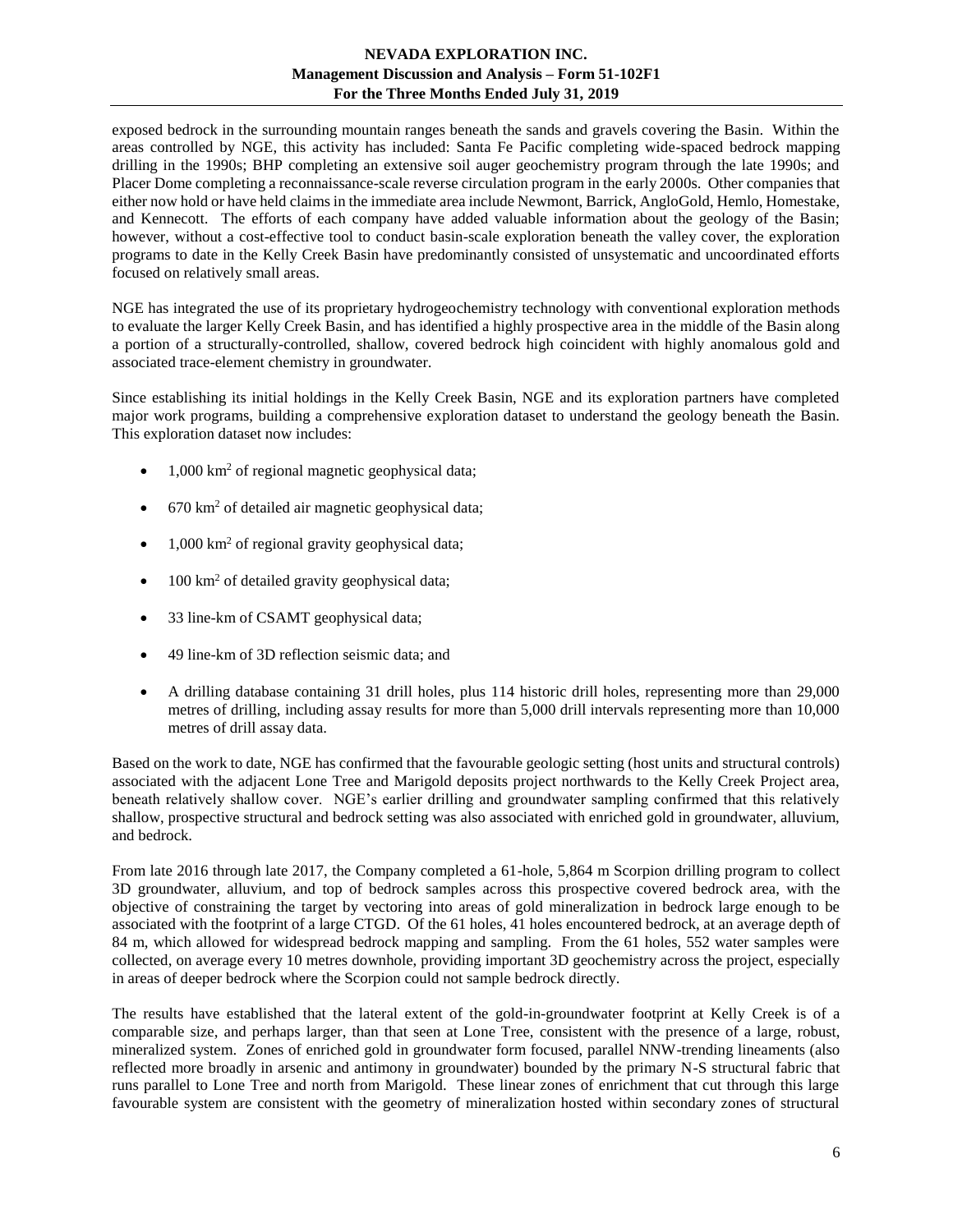extension (Riedel-style shears), marking potential conduits of enhanced vertical hydrothermal fluid flow that are known to provide important ore-controls at many large deposits in Nevada (including Lone Tree).

The results of the Scorpion bedrock sampling combined with the bedrock samples from earlier drilling together define two clusters of  $>0.1$  g/t gold in bedrock, covering areas at least 700 m x 300 m and 1,000 m x 600 m respectively. associated with the discrete lineaments of increased gold-in-groundwater enrichment, which provide new strong evidence that the hydrothermal system at Kelly Creek is mineralized over a larger area than previously known.

By combining the latest Scorpion drill results with the results of earlier deeper core drilling and the geophysical structural interpretation (based on the combined gravity, air magnetic, seismic, and CSAMT datasets), NGE believes that:

- The primary and secondary structural fabric seen in the geophysics, core drilling, and hydrogeochemistry, plus the thick sections of alteration and geochemistry seen in the drilling, support the presence of major reactivated high-angle structural conduits associated with a hydrothermal system of a size necessary to support the formation of a major mineralized system;
- Veining and structural damage seen in the core drilling confirm that the permeability of the units proximal to the favorable structural conduits has been improved over large areas and is well-suited to support gold deposition;
- Thick and wide-spread intervals of hydrothermal alteration, oxidation, decalcification, and carbon remobilization confirm a large hydrothermal system was active at Kelly Creek, and mark the style of alteration and mineralization associated with CTGD, which together are indicative of a favorable mineralizing environment;
- The geochemical footprint seen across the project, which includes large areas of gold mineralization in bedrock, is consistent in terms of the size and geochemical package with the footprints associated with many of Nevada's large mineral systems, which confirms: (i) that the system's hydrothermal fluids were pregnant; (ii) that the pregnant fluids were present across large areas of the system; and (iii) that the pregnant fluids could potentially source economic gold mineralization where provided with favourable depositional conditions, namely suitably-permeable iron-rich host rocks; and
- Thick sections of bedrock units known to support mineralization nearby at Lone Tree and Marigold were encountered by all of the widespread and deeper core drill holes, which confirm that favourable, iron-rich, and suitably permeable host rocks are present across the entire project area and at depth.

NGE believes that these results confirm that the critical components needed to host a large CTGD deposit are present at the Kelly Creek Project, and that the combined dataset suggest the gold-bearing hydrothermal system at Kelly Creek is likely the extension of the system responsible for the adjacent Lone Tree (produced 4.6 million ounces) and Marigold (produced 3.2 million ounces plus 4.9 million ounces indicated) deposits, with the potential to support significant additional mineralization.

The Company expects that the next phase of work at Kelly Creek will consist of deeper drilling to test for areas where gold-bearing hydrothermal fluids were able to exploit favourable structural and permeability conditions to impregnate favourable iron-rich host rocks (all of which are now known to exist) at the scale required to source a major deposit. This deeper drilling will target the discrete lineaments of enriched gold in groundwater defined by the 3D Scorpion program suggestive of possible Riedel shear structures that could provide the confluence of critical components needed to host higher-grade mineralization.

## <span id="page-6-0"></span>*Awakening*

The Awakening Project is located in Humboldt County, Nevada, approximately 50 km north-northwest of Winnemucca, Nevada, and directly north of the Sleeper Gold Mine. The Company has a 100% interest in 6 claims  $(0.5 \text{ km}^2)$  at Awakening.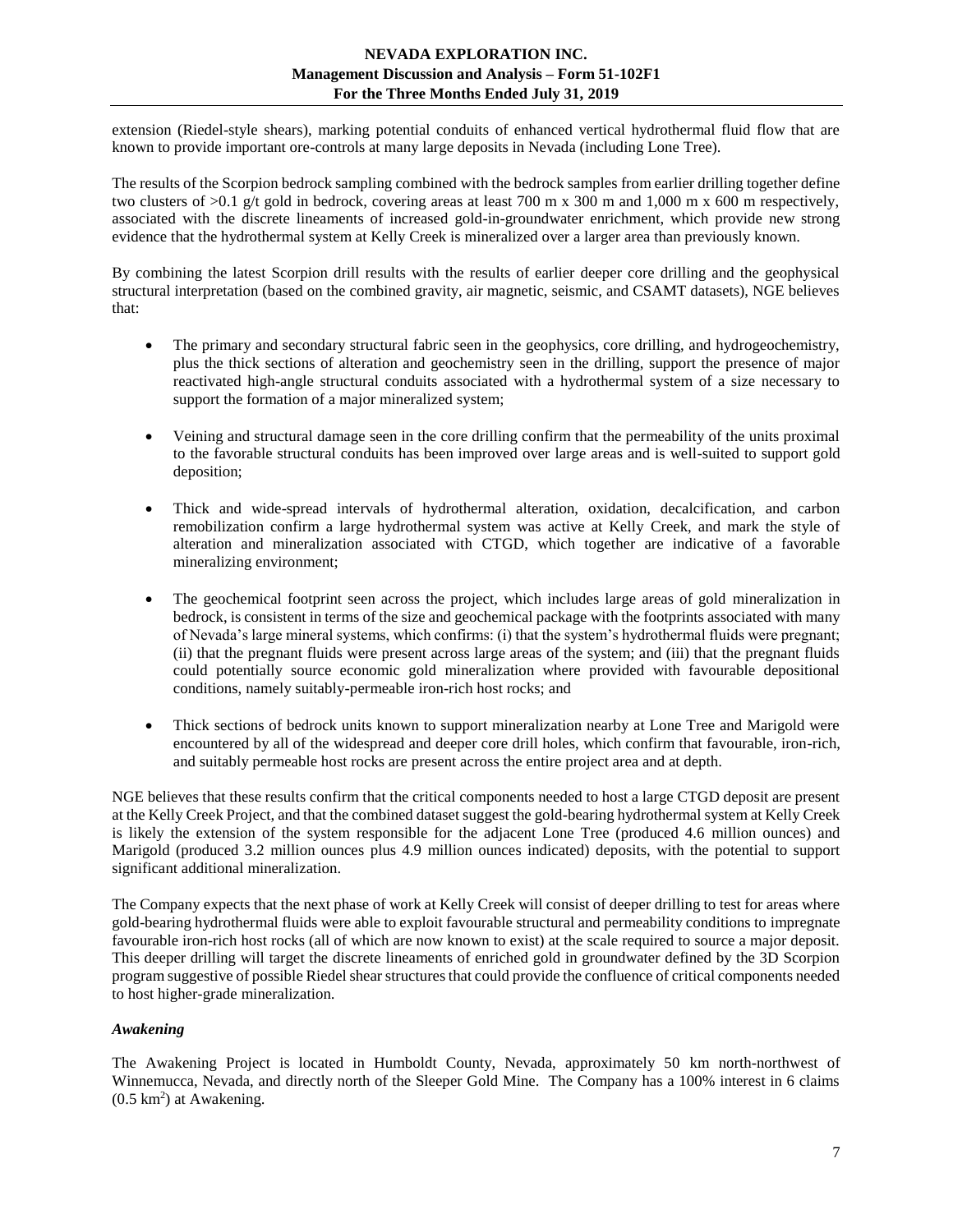The Awakening Project is largely covered by syn- to post-mineral volcanic units and post-mineral alluvium and as a result, has seen little historic exploration activity. Projections of favourable lithology, structure, and alteration at regional, district, and property scales suggest that important gold-silver mineralization may be located within economic depths beneath the cover at Awakening.

Work to date on the Project by NGE and a former exploration partner includes:

- 85 km<sup>2</sup> of high quality gravity geophysics data;
- 173 km<sup>2</sup> of air magnetic data; and
- Approximately 3,000 metres of core and RC drilling.

NGE's management believes that the results of NGE's integrated exploration program at Awakening have delineated a focused pediment target along a structural zone extending north from Paramount Gold & Silver Corp.'s Sleeper Gold Project.

The exploration programs and technical disclosure for the Company are designed by Wade A. Hodges, CEO for NGE who is a 'qualified person', as defined by National Instrument 43-101, Standards of Disclosure for Mineral Projects.

#### **Summary of expenditures by property:**

| 2019                                                                   | <b>South Grass</b><br>Vallev |                                                |  |  |
|------------------------------------------------------------------------|------------------------------|------------------------------------------------|--|--|
| Drilling<br>Scorpion drilling<br>Geochemistry<br>Geology<br>Geoprobing |                              | 745,118<br>1,193<br>36,221<br>51,577<br>29,200 |  |  |
|                                                                        |                              | 863,309                                        |  |  |

Resource properties expenditures for the period ended July 31, 2019 were as follows:

Resource properties expenditures for the year ended July 31, 2018 were as follows:

| 2018               |   | <b>South Grass</b><br>Vallev |
|--------------------|---|------------------------------|
| Geochemistry       | S | 413                          |
| Geology            |   | 3,651                        |
| Geoprobing         |   | 7,972                        |
| Land holding costs |   | 101,432                      |
| Scorpion drilling  |   | 35,052                       |
|                    |   | 148,520                      |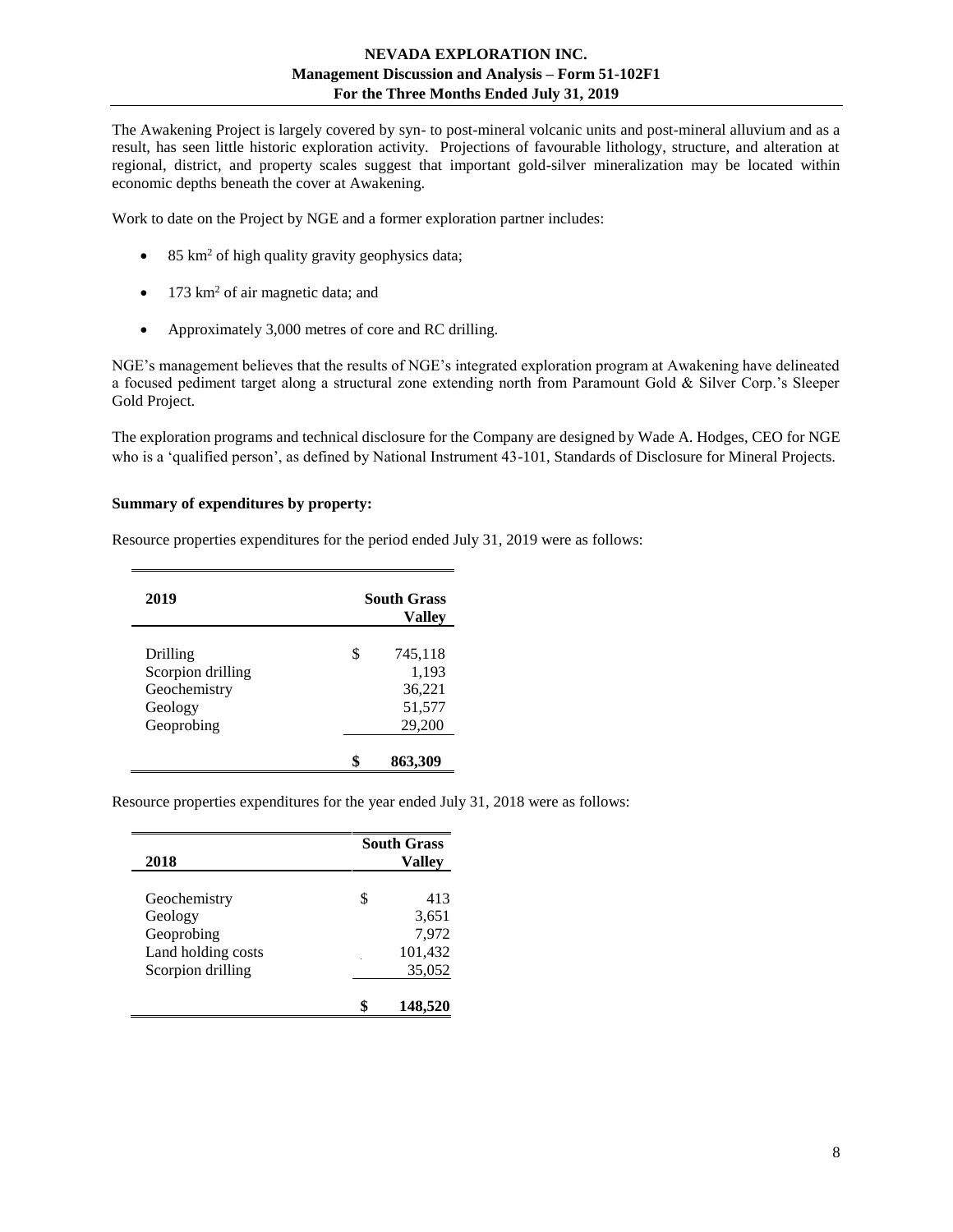## **RESULTS OF OPERATIONS**

#### <span id="page-8-0"></span>*For the three months ended July 31, 2019*

The Company's net loss for the three-month period ended July 31, 2019 (the "Current Period") was \$1,273,408 compared to \$478,830 for the three-month period ended July 31, 2018 (the "Previous Period"). The increase is primarily a result of the following:

Exploration and evaluation expenditures during the Current Period were \$863,309, compared to \$148,520 during the Previous Period. The increase is primarily a result of increased drilling activity during the Current Period.

Professional fees and consultants expense during the Current Period were \$45,561 compared to \$26,234 during the Previous Period. The increase in professional fees and consultants expense is due to an increase in consultants engaged during the Current Period as compared to the Previous Period.

Share-based payments during the Current Period was \$114,056 compared to \$95,856 during the Previous Period. The increase in share-based payments is due to the granting of 150,000 stock options and the related vesting through the Current Period as compared to the Previous Period when no stock options were granted.

<span id="page-8-1"></span>Salaries payments during the Current Period was \$113,979 compared to \$78,912 during the Previous Period. The increase in salaries is due to a salary increase for certain key management.

|                                                                                          | Three Month<br>Period Ended<br>July 31,<br>2019                | Three Month<br>Period Ended<br>April 30,<br>2019                  |               | Three Month<br>Period Ended<br>January 31,<br>2019        | Three Month<br>Period Ended<br>October 31,<br>2018                 |
|------------------------------------------------------------------------------------------|----------------------------------------------------------------|-------------------------------------------------------------------|---------------|-----------------------------------------------------------|--------------------------------------------------------------------|
| <b>Total assets</b><br>Working capital (deficit)<br>Equity<br>Net loss<br>Loss per share | \$<br>1,221,468<br>625,365<br>885,603<br>(1,273,408)<br>(0.01) | \$<br>2,166,885<br>1,765,975<br>2,050,945<br>(900, 764)<br>(0.01) | <sup>\$</sup> | 1,028,010<br>449,731<br>758,447<br>(1,444,819)<br>(0.02)  | \$<br>1,790,647<br>1,109,456<br>1,453,174<br>(1,509,581)<br>(0.02) |
|                                                                                          |                                                                |                                                                   |               |                                                           |                                                                    |
|                                                                                          | Three Month<br>Period Ended<br>July 31,<br>2018                | Three Month<br>Period Ended<br>April 30,<br>2018                  |               | Three Month<br>Period Ended<br>January 31,<br>2018        | Three Month<br>Period Ended<br>October 31,<br>2017                 |
| <b>Total assets</b><br>Working capital<br>Equity<br>Net loss<br>Loss per share           | \$<br>520,048<br>(166, 596)<br>274,728<br>(478, 830)<br>(0.01) | \$<br>715,416<br>164,677<br>629,693<br>(610, 665)<br>(0.01)       | <sup>\$</sup> | 1,300,038<br>752,244<br>1,205,860<br>(746, 439)<br>(0.01) | \$<br>875,120<br>287,448<br>774,271<br>(922, 387)<br>(0.02)        |

# **QUARTERLY FINANCIAL INFORMATION**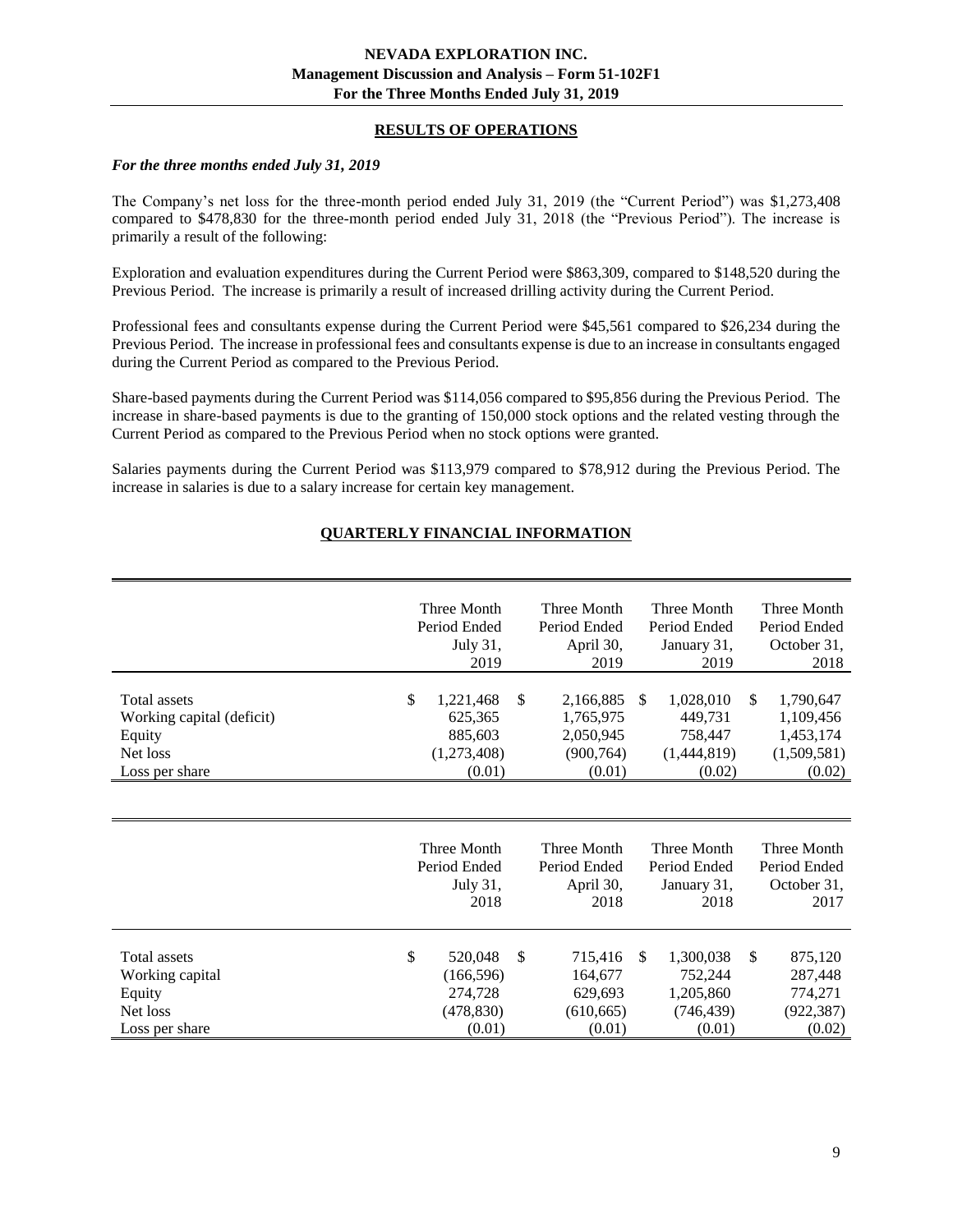# **ANNUAL FINANCIAL INFORMATION**

<span id="page-9-0"></span>The financial statements have been prepared in accordance with IFRS for fiscal years 2019, 2018 and 2017, and are expressed in Canadian dollars.

|                                         | <b>Year Ended</b><br>April 30,<br>2019 | Year Ended<br>April 30,<br>2018 | Year Ended<br>April 30,<br>2017 |
|-----------------------------------------|----------------------------------------|---------------------------------|---------------------------------|
|                                         | \$                                     | \$                              | \$                              |
| <b>Operations:</b>                      |                                        |                                 |                                 |
| Revenues                                |                                        |                                 |                                 |
| Net income (loss)                       | (4,333,994)                            | (2,866,420)                     | (2,955,304)                     |
| Net income (loss) per share $-$ Basic   | (0.06)                                 | (0.06)                          | (0.07)                          |
| Net income (loss) per share $-$ Diluted | (0.06)                                 | (0.06)                          | (0.07)                          |
| <b>Balance Sheet:</b>                   |                                        |                                 |                                 |
| Working capital                         | 1,765,975                              | 164,677                         | 362,243                         |
| Total current assets                    | 1,881,915                              | 250,400                         | 460,083                         |
| Total liabilities                       | 115,940                                | 85,723                          | 105.332                         |

# **LIQUIDITY AND CAPITAL RESOURCES**

#### <span id="page-9-1"></span>*Liquidity*

The Company has financed its operations primarily through the issuance of common shares. The Company continues to seek capital through various means including the issuance of equity and/or debt.

Net cash used in operating activities for the period ended July 31, 2019 was \$1,174,728 compared to \$179,292 used during the period ended July 31, 2018 and consists primarily of the operating loss and changes in non-cash working capital items as detailed in the consolidated financial statements for the period ended July 31, 2019 and filed on www.sedar.com.

Net cash provided by investing activities for the period ended July 31, 2019 was \$Nil compared to net cash provided by investing activities of \$260 during the period ended July 31, 2018. The decrease for the period ended July 31, 2019 is due to a decrease in recovery of costs, as compared to the period ended July 31, 2018.

Net cash provided by financing activities for the period ended July 31, 2019 was \$Nil. During the period ended July 31, 2018, the Company received \$20,000 from the exercise of 200,000 warrants, partially offset by a repayment of finance lease obligations (\$2,064).

#### *Assets and liabilities*

At July 31, 2019, the Company had working capital of \$625,365 (April 30, 2019 - \$1,765,975). Current assets include cash and cash equivalents totaling \$665,550 (April 30, 2019 - \$1,841,216); \$17,064 (April 30, 2019 - \$25,423) in accounts receivable; \$7,653 (April 30, 2019 - \$6,803) in short term investments; and \$270,963 (April 30, 2019 - \$8,473) in prepaid expenses. Current liabilities include accounts payable and accrued liabilities of \$335,865 (April 30, 2019 - \$115,940).

Deposits and bonds consist of deposits for credit cards, as well as for land reclamation which also add to the Company's asset base. Deposits (bonds) are required by the U.S Bureau of Land Management (BLM) to ensure that reclamation and clean-up work on the Company's properties will be completed to the satisfaction of the BLM. Total deposits as at July 31, 2019 are \$74,768 (April 30, 2019 - \$75,731).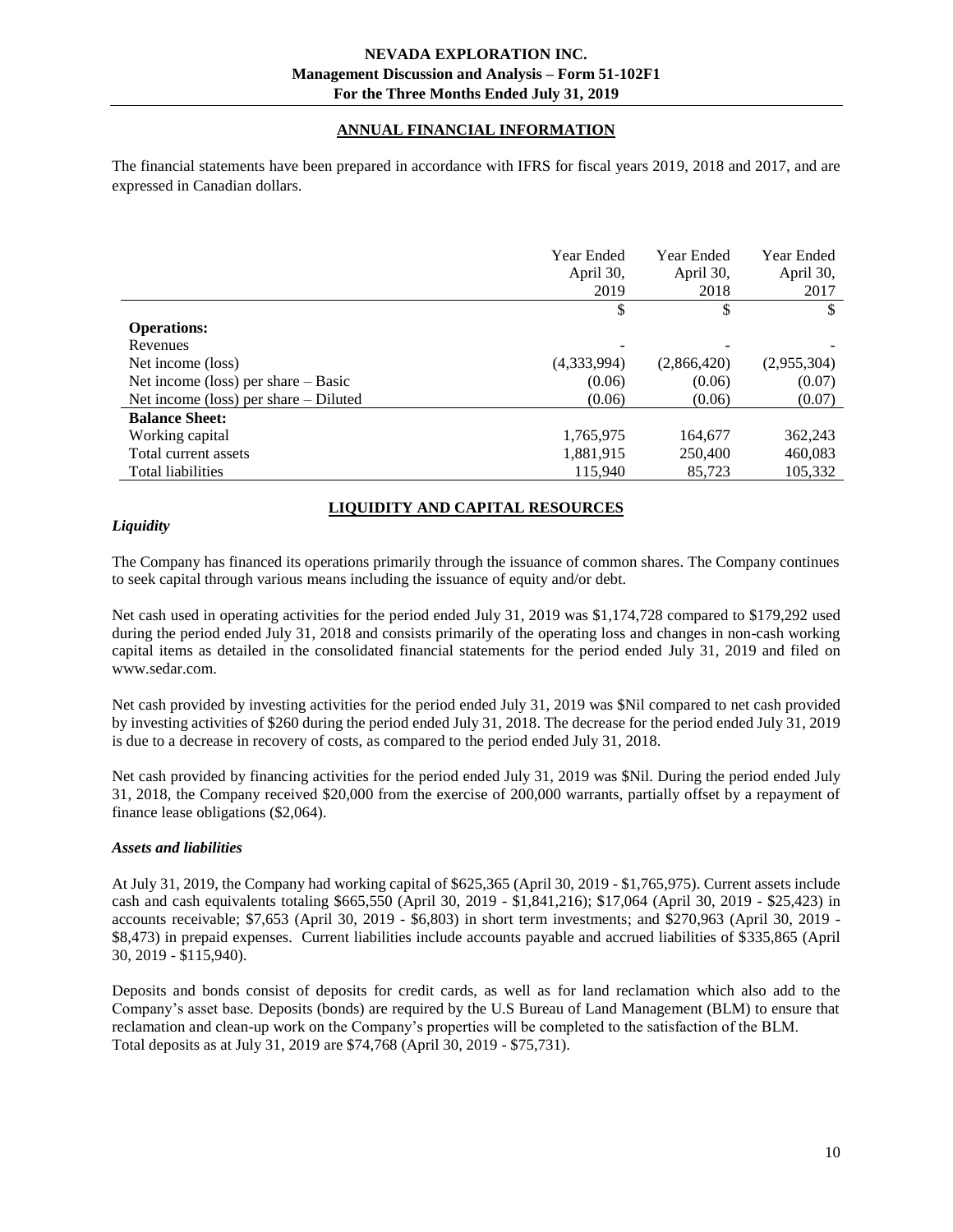## **COMMITMENTS**

<span id="page-10-0"></span>As July 31, 2019, the Company has total office lease commitments of \$42,025, as follows:

- a) Total office lease payments of \$14,206 ending October 31, 2019.
- b) Total office lease payments of \$13,982 ending December 31, 2019.
- <span id="page-10-1"></span>c) Total office lease payments of \$13,837 ending February 28, 2020.

#### **OFF-BALANCE SHEET ARRANGEMENTS**

<span id="page-10-2"></span>As at July 31, 2019, NGE had no off-balance sheet arrangements such as guaranteed contracts, contingent interests in assets transferred to an entity, derivative instrument obligations or any instruments that could trigger financing, market or credit risk to NGE.

#### **RELATED PARTY TRANSACTIONS**

During the period ended July 31, 2019, the Company:

- i) paid or accrued \$19,500 in consulting fees to a corporation of which the Chief Financial Officer is an employee.
- ii) paid or accrued \$30,000 in consulting fees to a company controlled by a director of the Company and to a consultant related to a director.
- iv) recorded share-based payments of \$77,175 related to the fair value of stock options vesting through the period to officers, directors, and a consultant related to a director.

During the period ended July 31, 2018, the Company:

- i) accrued \$9,950 in professional fees to a corporation owned by the former Chief Financial Officer of the Company.
- ii) recorded share-based payments of \$18,284 related to the fair value of stock options vesting through the period to officers and directors.

The amounts included in accounts payable and accrued liabilities which are due to related parties are as follows:

|                                                                                                                                                                                                    | July 31,<br>2019      | April 30,<br>2019        |
|----------------------------------------------------------------------------------------------------------------------------------------------------------------------------------------------------|-----------------------|--------------------------|
| Due to corporation of which the Chief Financial<br>Officer is an employee<br>Due to key management<br>Due to officers, companies controlled by directors and<br>a consultant related to a director | \$<br>6,825<br>10,500 | 5,250<br>9,450<br>31,500 |
|                                                                                                                                                                                                    | 17.325                | 46,200                   |

Key management personnel are those persons having authority and responsibility for planning, directing and controlling the activities of the Company, directly or indirectly. Key management personnel include the Company's President, Chief Executive Officer and Chief Operating Officer.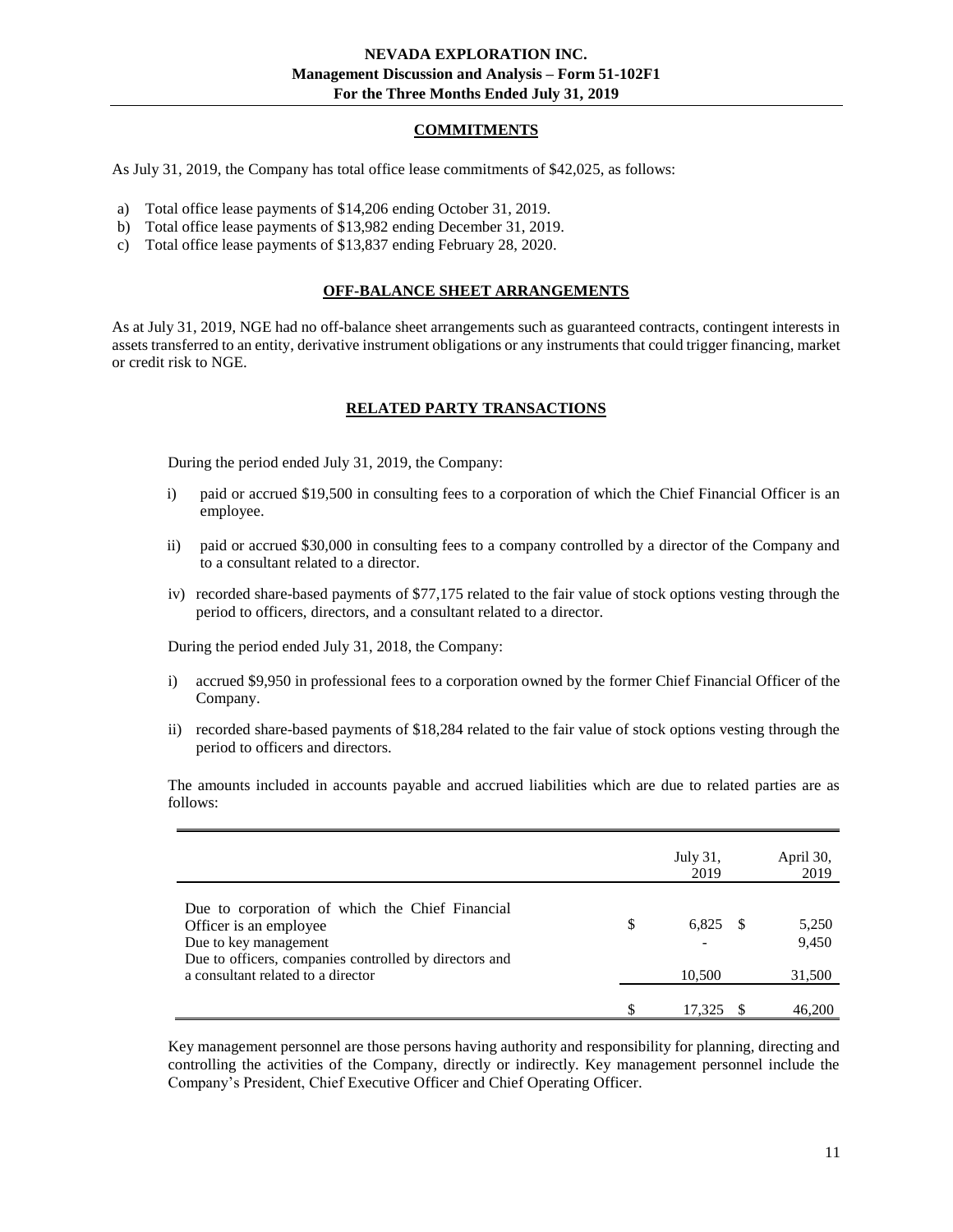Remuneration of key management of the Company is as follows:

|                                  | Three Months<br>Ended<br>July 31,<br>2019 |      | Three Months<br>Ended<br>July 31,<br>2018 |
|----------------------------------|-------------------------------------------|------|-------------------------------------------|
| Salaries<br>Share-based payments | \$<br>102,240<br>39,117                   | - \$ | 69,832<br>12,458                          |
|                                  | \$<br>141,357                             | S    | 82,290                                    |

#### **OUTSTANDING SHARE DATA**

<span id="page-11-0"></span>As at September 27, 2019, the Company has 89,105,847 common shares issued and outstanding and has the following stock options and warrants outstanding:

|                      | Number<br>of Options | Exercise<br>Price | <b>Expiry Date</b> |  |
|----------------------|----------------------|-------------------|--------------------|--|
|                      |                      |                   |                    |  |
| <b>Stock options</b> |                      |                   |                    |  |
|                      | 1,625,000            | \$0.185           | October 19, 2020   |  |
|                      | 125,000              | 0.315             | December 31, 2020  |  |
|                      | 1,720,000            | 0.47              | August 3, 2026     |  |
|                      | 350,000              | 0.40              | November 27, 2027  |  |
|                      | 300,000              | 0.15              | July 4, 2028       |  |
|                      | 2,555,000            | 0.26              | October 1, 2028    |  |
|                      | 150,000              | 0.35              | October 26, 2028   |  |
|                      | 250,000              | 0.30              | February 21, 2029  |  |
|                      | 150,000              | 0.23              | May 30, 2019       |  |
|                      | 7,225,000            |                   |                    |  |
|                      |                      |                   |                    |  |
| <b>Warrants</b>      |                      |                   |                    |  |
|                      | 5,265,450            | 0.30              | February 28, 2021  |  |
|                      | 2,959,600            | 0.30              | March 6, 2021      |  |
|                      | 1,351,945            | 0.45              | July 14, 2021      |  |
|                      | 4,036,750            | 0.50              | October 10, 2021   |  |
|                      | 887,144              | 0.50              | January 13, 2020   |  |
|                      | 14,500,889           |                   |                    |  |

<span id="page-11-1"></span>**Fully diluted:** 110,831,736

## **FINANCIAL INSTRUMENTS AND FINANCIAL RISK FACTORS**

#### *Risk Management Policies*

The Company is exposed to risk due to the nature of its financial instruments. Risk management is the responsibility of management and the Company did not use derivative instruments.

#### **Fair value**

Financial instruments measured at fair value are classified into one of three levels in the fair value hierarchy according to the relative reliability of the inputs used to estimate the fair values. The three levels of the fair value hierarchy are:

Level 1 – Unadjusted quoted prices in active markets for identical assets or liabilities;

Level 2 – Inputs other than quoted prices that are observable for the asset or liability either directly or indirectly; and Level 3 – Inputs that are not based on observable market data.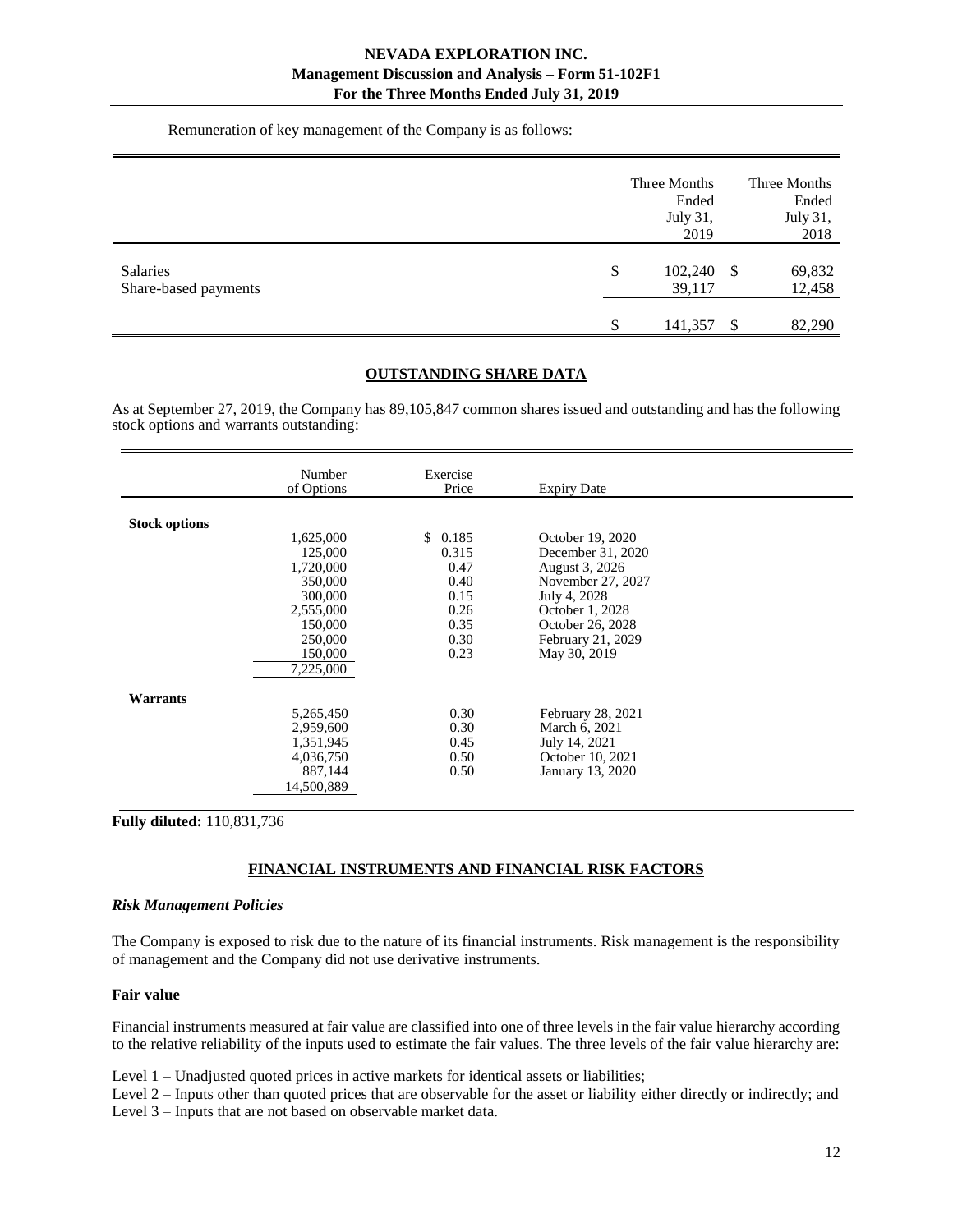Short term investments are measured at level 1 of the fair value hierarchy. The fair value of short term investments is measured at the market price of the common shares held at the measurement date. The carrying value of cash and cash equivalents, other receivable, deposits and bonds, and accounts payable and accrued liabilities approximate their fair value because of the short-term nature of these instruments.

#### **Financial risk factors**

The Company's risk exposures and the impact on the Company's financial instruments are summarized below:

#### *Credit risk*

Credit risk is the risk of loss associated with a counterparty's inability to fulfill its payment obligations. The Company's credit risk is primarily attributable to cash and cash equivalents and deposits and bonds. Management believes that the credit risk concentration with respect to cash and cash equivalents, deposits and bonds is remote as it maintains accounts with highly-rated financial institutions.

#### *Liquidity risk*

Liquidity risk is the risk that the Company will not be able to meet its financial obligations as they fall due. The Company manages liquidity risk through the management of its capital structure and financial leverage. It also manages liquidity risk by continuously monitoring actual and projected cash flows. The Board of Directors reviews and approves the Company's operating and capital budgets, as well as any material transactions out of the normal course of business.

As at July 31, 2019, the Company had a cash and cash equivalents balance of \$665,550 (April 30, 2019 - \$1,841,216) to settle current liabilities of \$335,865 (April 30, 2019 - \$115,940). The Company believes that there is minimal liquidity risk as at July 31, 2019.

## *Market risk*

Market risk is the risk of loss that may arise from changes in market factors such as interest rates, foreign exchange rates and equity prices.

(a) Interest rate risk

The Company is exposed to interest rate risk to the extent that the cash and cash equivalents maintained at the financial institutions is subject to floating rate of interest. The interest rate risks on cash and cash equivalents and deposits and bonds are not considered significant.

(b) Foreign currency risk

The Company is exposed to financial risk arising from fluctuations in foreign exchange rates and the degree of volatility of these rates. A significant portion of the Company's expenses is denominated in US dollars. Consequently, certain assets, liabilities and operating expenses are exposed to currency fluctuations. The Company does not use derivative instruments to reduce its exposure to foreign currency risk. Net assets denominated in foreign currency and the Canadian dollar equivalents as at July 31, 2019 are as follows:

|                                                             |   | USD                              | CDN                             |
|-------------------------------------------------------------|---|----------------------------------|---------------------------------|
| Current assets<br>Non-current assets<br>Current liabilities | S | 257,641<br>176,063<br>(212, 245) | 338,746<br>231,488<br>(279,060) |
|                                                             |   | 221.459                          | 291.174                         |

Based on the above net exposures as at July 31, 2019, and assuming all other variables remain constant, a 10% change in the value of the US dollar against the Canadian dollar would result in an increase/decrease of USD\$22,146 in comprehensive loss.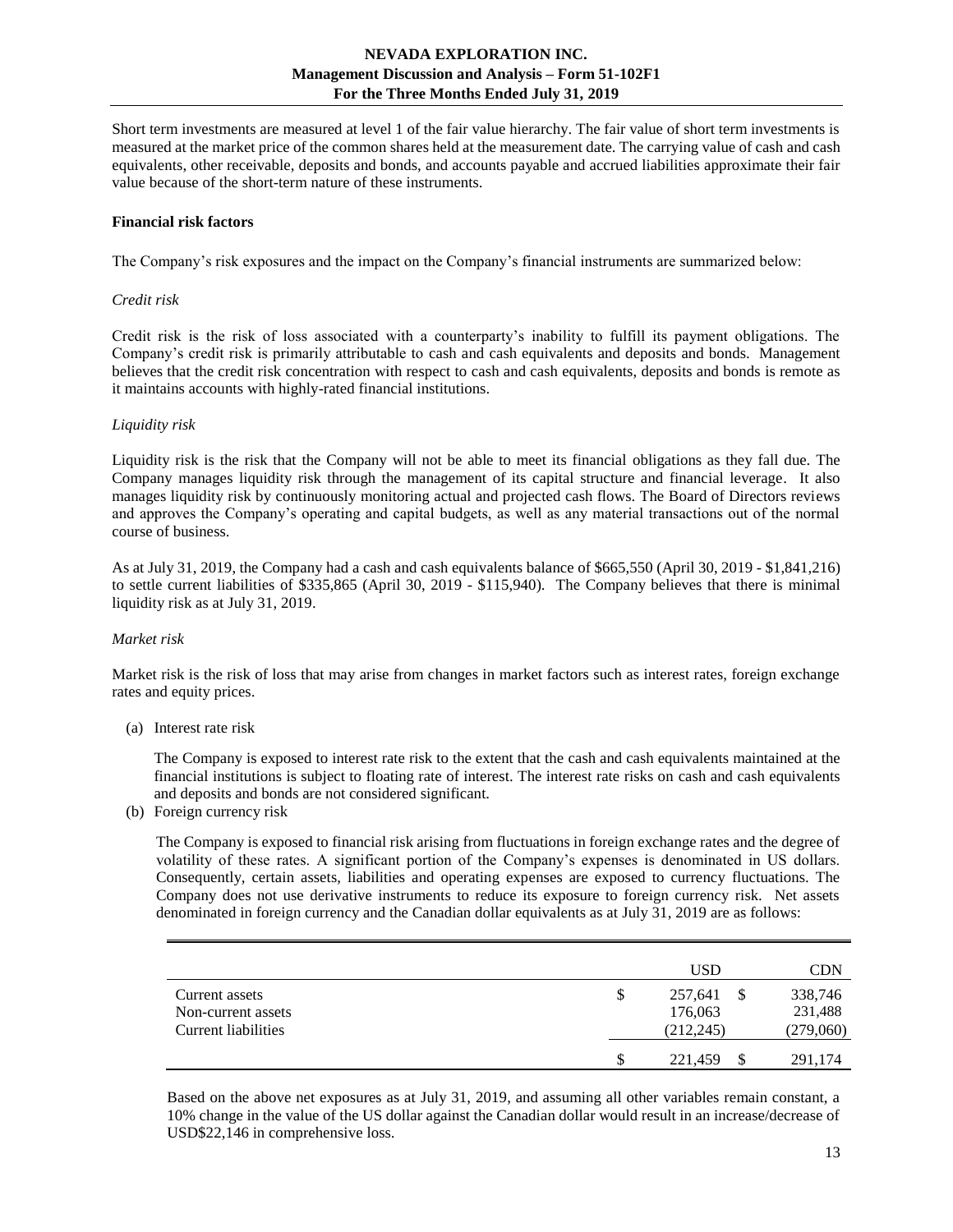# **CAPITAL MANAGEMENT**

<span id="page-13-0"></span>In order to maintain its capital structure, the Company is dependent on equity funding and when necessary, raises capital through the issuance of equity instruments, primarily comprised of common shares and share purchase warrants. In the management of capital, the Company includes the components of equity as well as cash and cash equivalents.

The Company prepares annual estimates of exploration expenditures and monitors actual expenditures compared to the estimates to ensure that there is sufficient capital on hand to meet ongoing obligations. The Company's investment policy is to invest any excess cash in highly liquid short-term deposits with terms of one year or less and which can be liquidated after thirty days without interest penalty. The Company currently has insufficient capital to fund its exploration programs and is reliant on completing equity financings to fund further exploration. The Company is not subject to any externally imposed capital requirements.

<span id="page-13-1"></span>There were no changes in the Company's approach to capital management during the period ended July 31, 2019.

# **RISKS AND UNCERTAINTIES**

In conducting its business of mineral exploration, NGE is subject to a wide variety of known and unknown risks, uncertainties and other factors which may affect the results, performance or achievement of the Company. Such risks and factors include, among others: risks related to the actual results of current and future exploration activities; future prices for gold, silver, and other commodities; environmental risks and hazards; the Company's lack of substantial revenue; the Company's ongoing need to raise money through equity financings; increases to operating, labour, and supply costs; and changes to government regulation, taxes, and fees. Although the Company attempts to identify and plan for these important factors that could affect results materially, the Company cautions the reader that the above list of risk factors is not exhaustive, and that there may be other factors that cause results to differ from anticipated, estimated, or intended results. Ultimately, there can be no guarantee that the Company will be successful in making an economic mineral discovery.

## **LIST OF DIRECTORS AND OFFICERS**

<span id="page-13-2"></span>Wade A. Hodges, CEO and Director Dennis Higgs, Chairman and Director James Buskard, President Kenneth Tullar, COO Christina Blacker, CFO Dr John E. Larson, Director Benjamin Leboe, Director

## **CRITICAL ACCOUNTING ESTIMATES**

<span id="page-13-3"></span>The preparation of these consolidated financial statements requires management to make certain estimates, judgments and assumptions that affect the reported amounts of assets and liabilities at the date of the financial statements and the reported revenues and expenses during the period.

Significant assumptions about the future and other sources of estimated uncertainty that management has made at the end of the reporting period, that could result in a material adjustment to the carrying amounts of assets and liabilities in the event that the actual results differ from assumptions made, relate to, but are not limited to, the following:

- i) the estimated useful lives of equipment and intangible assets and the related amortization;
- ii) impairment of equipment;
- iii) valuation of share-based payments and warrants;
- iv) estimated amounts for environmental rehabilitation provisions; and
- v) going concern